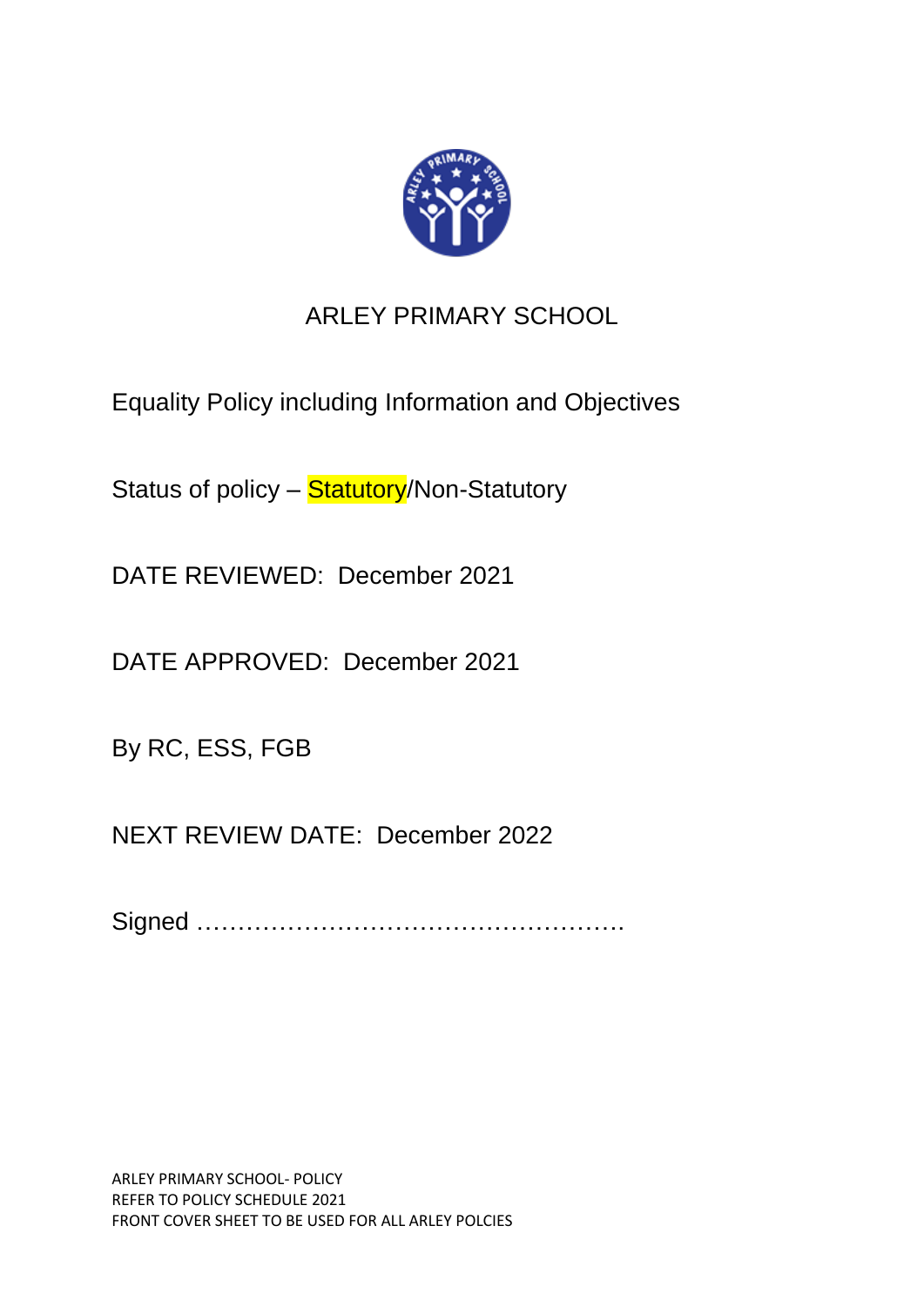#### **INTRODUCTION**

Arley Primary is an inclusive school where we focus on the well-being and progress of every child and where all members of our community are of equal worth. We believe that the Equality Act provides a framework to support our commitment to valuing diversity, tackling discrimination, promoting equality, and fostering good relationships between people. It also ensures that we continue to tackle issues of disadvantage and underachievement of different groups.

We recognise that these duties reflect international human rights standards as expressed in the UN Convention on the Rights of the Child, the UN Convention on the Rights of People with Disabilities, and the Human Rights Act 1998.

#### **1. AIMS**

# **Our school aims to meet its obligations under the Public Sector Equality Duty by having due regard to the need to:**

- Eliminate discrimination and other conduct that is prohibited by the Equality Act 2010
- Advance equality of opportunity between people who share a protected characteristic and people who do not share it
- Foster good relations across all characteristics between people who share a protected characteristic and people who do not share it

## **2. LEGISLATION & GUIDANCE**

## **This document meets the requirements under the following legislation:**

- [The Equality Act 2010,](http://www.legislation.gov.uk/ukpga/2010/15/contents) which introduced the Public Sector Equality Duty and protects people from discrimination
- [The Equality Act 2010 \(Specific Duties\) Regulations 2011,](http://www.legislation.gov.uk/uksi/2011/2260/contents/made) which require schools to publish information to demonstrate how they are complying with the public sector equality duty and to publish equality objectives

## **This document is also based on the Department for Education (DfE) guidance: [The Equality](https://www.gov.uk/government/uploads/system/uploads/attachment_data/file/315587/Equality_Act_Advice_Final.pdf)  [Act 2010 and schools.](https://www.gov.uk/government/uploads/system/uploads/attachment_data/file/315587/Equality_Act_Advice_Final.pdf)**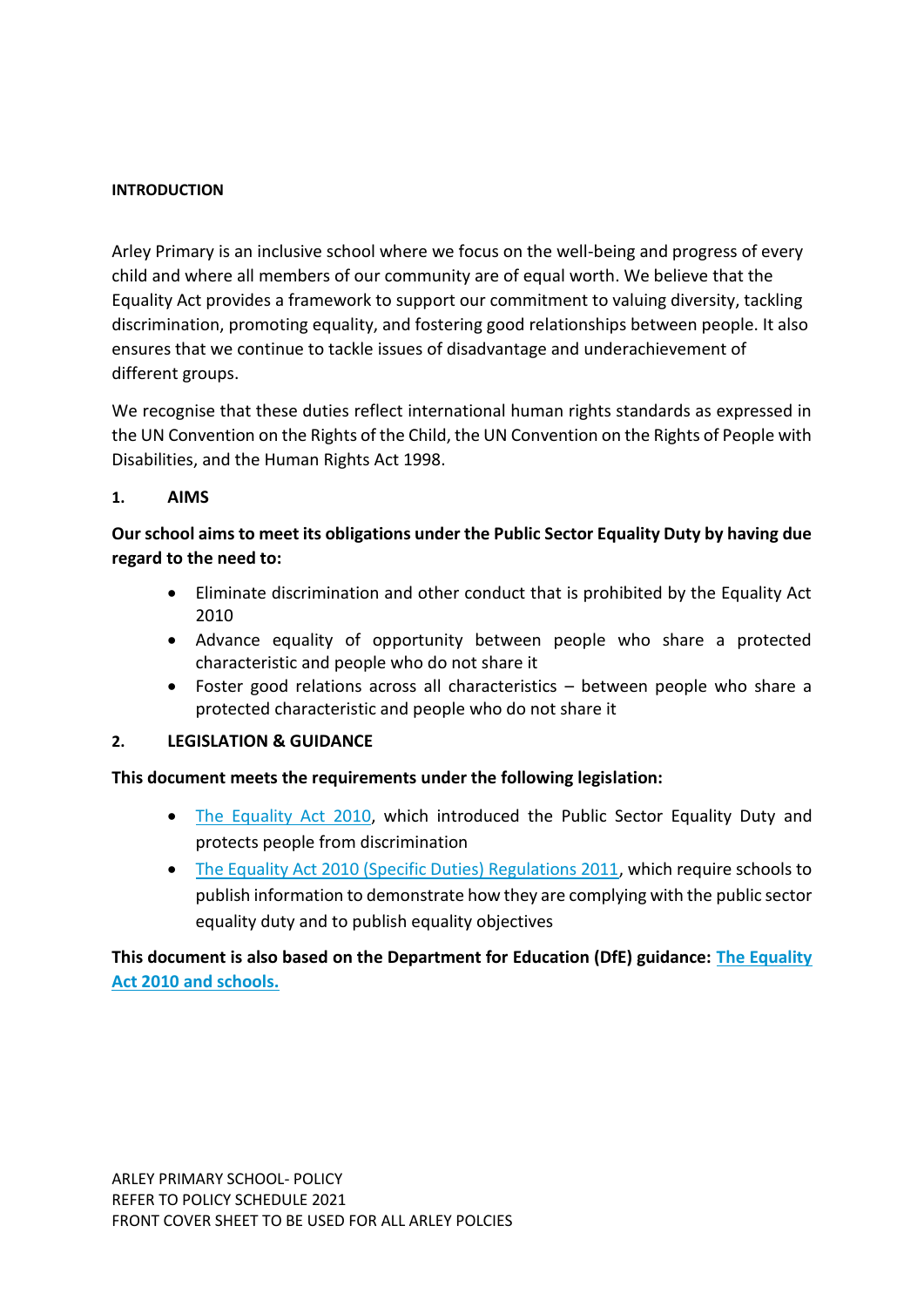## **3. WHAT WE ARE DOING TO ELIMINATE DISCRIMINATION, HARRASSMENT AND VICTIMISATION**

We take account of equality issues in relation to admissions and exclusions; the way we provide education for our pupils and the way we provide access for pupils to facilities and services.

We are aware of the Reasonable Adjustment duty for disabled pupils – designed to enhance access and participation to the level of non-disabled pupils and stop disabled children being placed at a disadvantage compared to their non-disabled peers.

The Head teacher (and the Chair of Governors when appointing a Head teacher) ensures that all appointment panels give due regard to this policy so that no one is discriminated against when it comes to employment, promotion, or training opportunities.

Our Grievance Procedure and policy help to protect those who believe they have been discriminated against.

We actively promote equality and diversity though the curriculum and by creating an environment which champions respect for all.

Our admissions arrangements are fair and transparent, and we do not discriminate against pupils by treating them less favourably on the grounds of their sex, race, disability, religion or belief, sexual orientation, gender reassignment, pregnancy, or maternity

The school is aware of its obligations under the Equality Act 2010 and complies with nondiscrimination provisions.

Where relevant, our policies include reference to the importance of avoiding discrimination and other prohibited conduct.

Staff and governors are regularly reminded of their responsibilities under the Equality Act, for example during meetings. Where this has been discussed during a meeting it is recorded in the meeting minutes.

New staff members receive training on the Equality Act as part of their induction, and all staff receive refresher training

All school staff are expected to have regard to this document and to work to achieve the objectives as set out in section 8 of this document.

#### **BEHAVIOUR, EXCLUSIONS AND ATTENDANCE**

The school Policy on Behaviour – Rewards and consequences takes full account of the new duties under the Equality Act. We make reasonable, appropriate, and flexible adjustment for pupils with a disability. We closely monitor data on exclusions and absence from school for evidence of over-representation of different groups and act promptly to address concerns.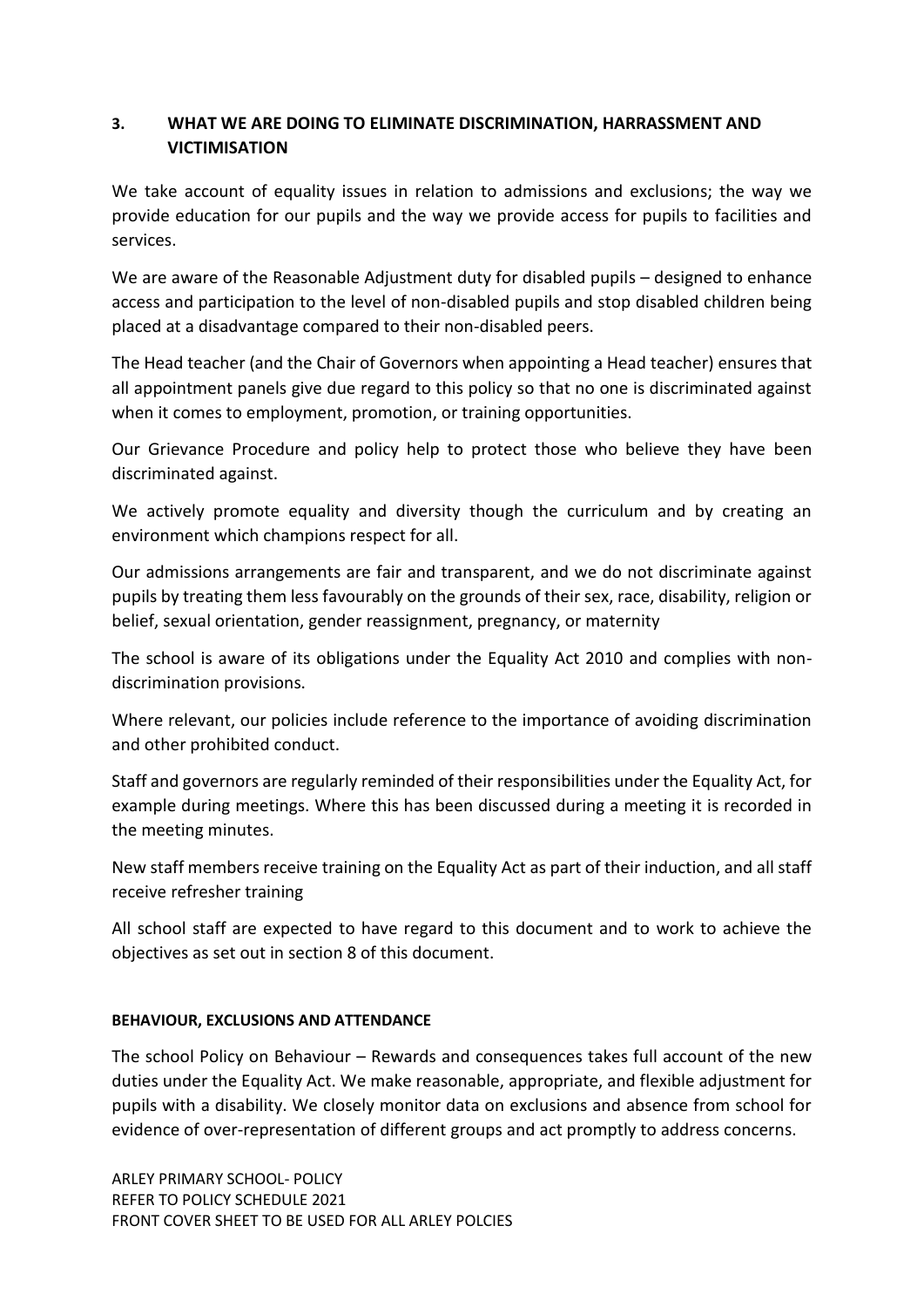## **ADDRESSING PREJUDICE & PREJUDICE-BASED BULLYING**

Our school challenges all forms of prejudice and prejudice-based bullying, which stand in the way of fulfilling our commitment to inclusion and equality:

- prejudices around disability and special educational needs
- prejudices around race, religion, or belief, for example anti-Semitism and Islamophobia, Travellers, migrants, refugees and people seeking asylum
- prejudices around gender and sexual orientation, including homophobic and transphobic attitudes
- We treat all bullying incidents equally seriously.
- We keep a record of different prejudice-related incidents and provide a report to the governors about the numbers, types, and seriousness of prejudice-related incidents at our school and how we dealt with them. We review this data termly and take action to reduce incidents

# **4. WHAT WE ARE DOING TO ADVANCE EQUALITY OF OPPORTUNITY BETWEEN DIFFERENT GROUPS**

We know the needs of our school population very well and collect and analyse data to inform our planning and identify targets to achieve improvements.

- We have procedures, working in partnership with parents and carers, to identify children who have a disability through our parent meetings.
- We collect data and monitor progress and outcomes of different groups of pupils and use this data to support school improvement.
- We take action to close any gaps, for example, for those making slow progress in acquiring age - appropriate literacy and number skills
- We collect and analyse data:
	- $\checkmark$  on the school population by gender and ethnicity.
	- $\checkmark$  on the % of pupils identified as having a special educational need and/or disability and by their principal need or disability.
	- $\checkmark$  by year group in terms of ethnicity, gender, entitlement to pupil premium funding and proficiency in English.
	- $\checkmark$  on inequalities of outcome and participation, related to ethnicity, gender, entitlement to pupil premium funding, disability, and proficiency in English
- We publish an analysis of standards reached by different groups at the end of each key stage:
	- $\checkmark$  We also collect, analyse and use data in relation to attendance and exclusions of different groups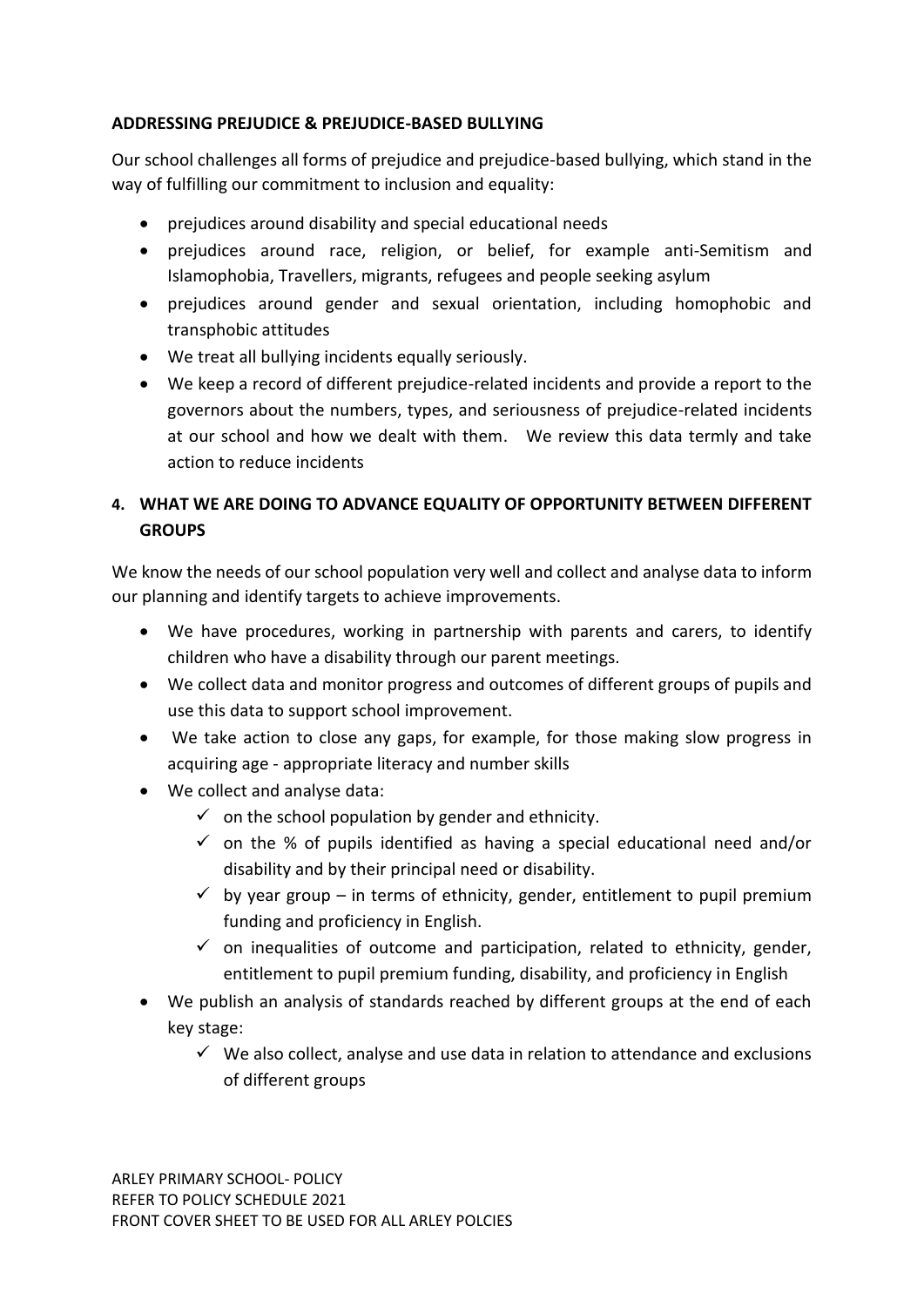- $\checkmark$  We are aware that the legislation relates mainly to current but also to future pupils – we will for example, be sufficiently prepared if our local demographic changes or to enable us to welcome children with a specific disability or need.
- $\checkmark$  We avoid language that runs the risk of placing a ceiling on any pupils' achievement or that seeks to define their potential as learners, such as" less able".
- $\checkmark$  We use a range of teaching strategies that ensures we meet the needs of all pupils
- $\checkmark$  We provide support to pupils at risk of underachieving
- $\checkmark$  We are alert and proactive about the potentially damaging impact of negative language in matters such as race, gender, disability, and sexuality.
- We will keep under review our curriculum resources and content to ensure they reflect British values, represent the diversity of British society in full and do not contain outdated and or stereotypical representations of any protected groups. For example, gendered toys.
- In addition to avoiding or minimising possible negative impacts of our policies, we take opportunities to maximise positive impacts by reducing and removing inequalities and barriers that may already exist between, for example:
	- disabled and non-disabled people
	- people of different ethnic, cultural, and religious backgrounds
	- girls and boys
- We ensure equality of access for all pupils to a broad and balanced curriculum, removing barriers to participation where necessary.
- We also implement an Accessibility Plan designed to: increase the extent to which pupils with disability can participate in the curriculum; improve the physical environment and improve the availability of accessible information to disabled pupils and their families

# **POSTIVE ACTION**

We will take positive and proportionate action to address the disadvantage faced by particular groups of pupils with particular protected characteristics, such as targeted support. The actions will be designed to meet the school's Equality Objectives.

As set out in the DfE guidance on the Equality Act, the school aims to advance equality of opportunity by:

- Removing or minimising disadvantages suffered by people which are connected to a particular characteristic they have (e.g. pupils with disabilities, or gay pupils who are being subjected to homophobic bullying)
- Taking steps to meet the particular needs of people who have a particular characteristic (e.g. enabling Muslim pupils to pray at prescribed times)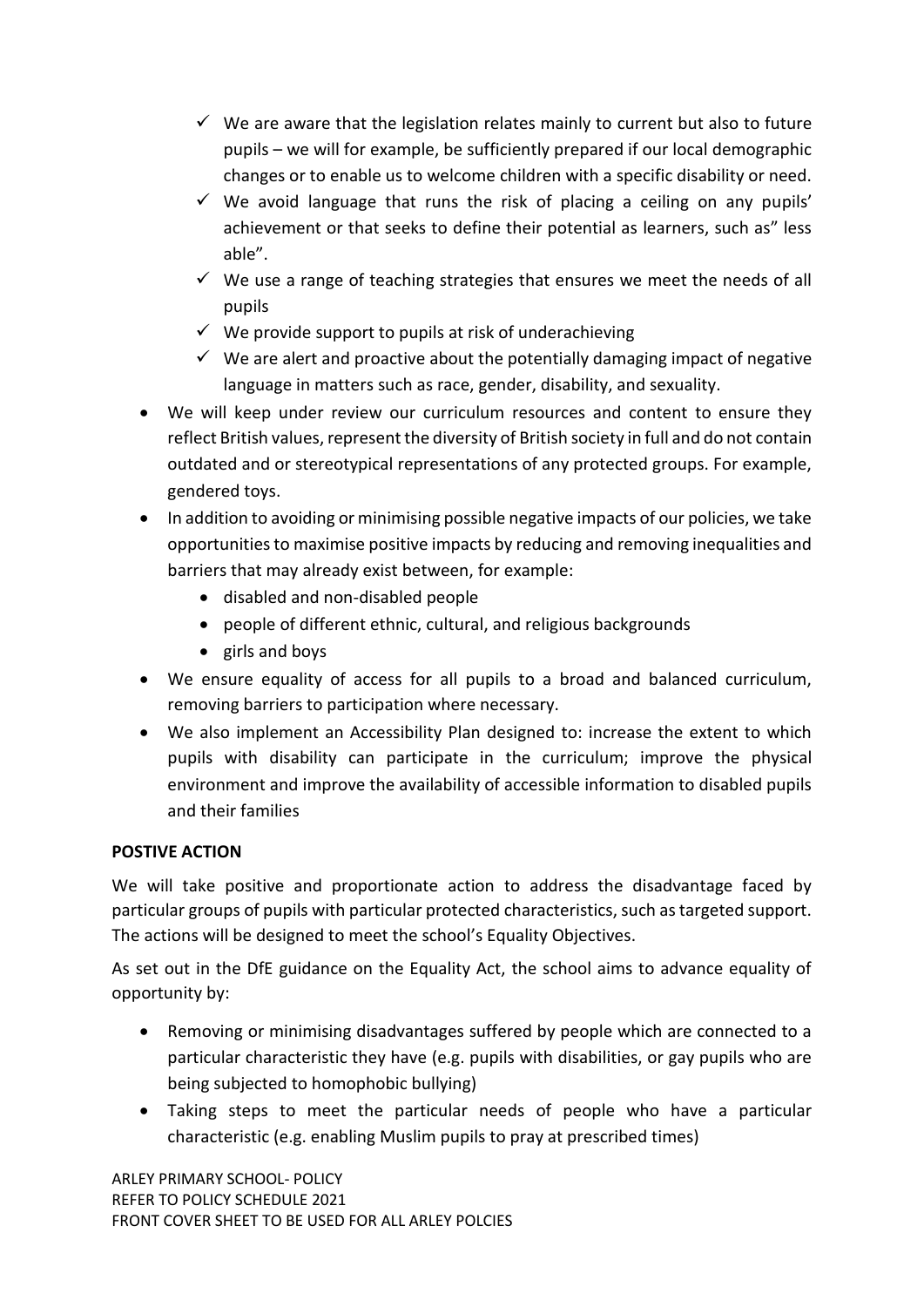Encouraging people who have a particular characteristic to participate fully in any activities (e.g. encouraging all pupils to be involved in the full range of school societies)

## **5. WHAT WE ARE DOING TO FOSTER GOOD RELATIONS**

**The school aims to foster good relations between those who share a protected characteristic and those who do not share it by:**

- Preparing our pupils for life in a diverse society and ensure that there are activities across the curriculum that promotes the spiritual, moral, social, and cultural development of our pupils. Teaching about difference and diversity and the impact of stereotyping, prejudice, and discrimination through PSHE and citizenship and across the curriculum.
- Using materials and resources that reflect the diversity of the school, population, and local community in terms of race, gender, sexual identity and disability, avoiding stereotyping.
- Holding assemblies dealing with relevant issues. Pupils will be encouraged to take a lead in such assemblies, and we will also invite external speakers to contribute
- Promoting a whole school ethos and values that challenge prejudice based discriminatory language, attitudes and behaviour.
- Providing opportunities for pupils to appreciate their own culture and celebrate the diversity of other cultures.
	- $\checkmark$  We include the contribution of different cultures to world history and that promote positive images of people
	- $\checkmark$  We provide opportunities for pupils to listen to a range of opinions and empathise with different experiences
	- $\checkmark$  We promote positive messages about equality and diversity through displays, assemblies, visitors, whole school events e.g. Black History Month, use of sign language
- Promoting tolerance, friendship and understanding of a range of religions and cultures through different aspects of our curriculum. This includes teaching in RE, citizenship and personal, social, health and economic (PSHE) education, but also activities in other curriculum areas. For example, as part of teaching and learning in English /reading, pupils will be introduced to literature from a range of cultures
- Encouraging and implementing initiatives to deal with tensions between different groups of pupils within the school. For example, our school council has representatives from different year groups and is formed of pupils from a range of backgrounds. All pupils are encouraged to participate in the school's activities, such as sports clubs. We also work with parents to promote knowledge and understanding of different cultures
- We aim to develop links with people and groups who have specialist knowledge about particular characteristics, which helps inform and develop our approach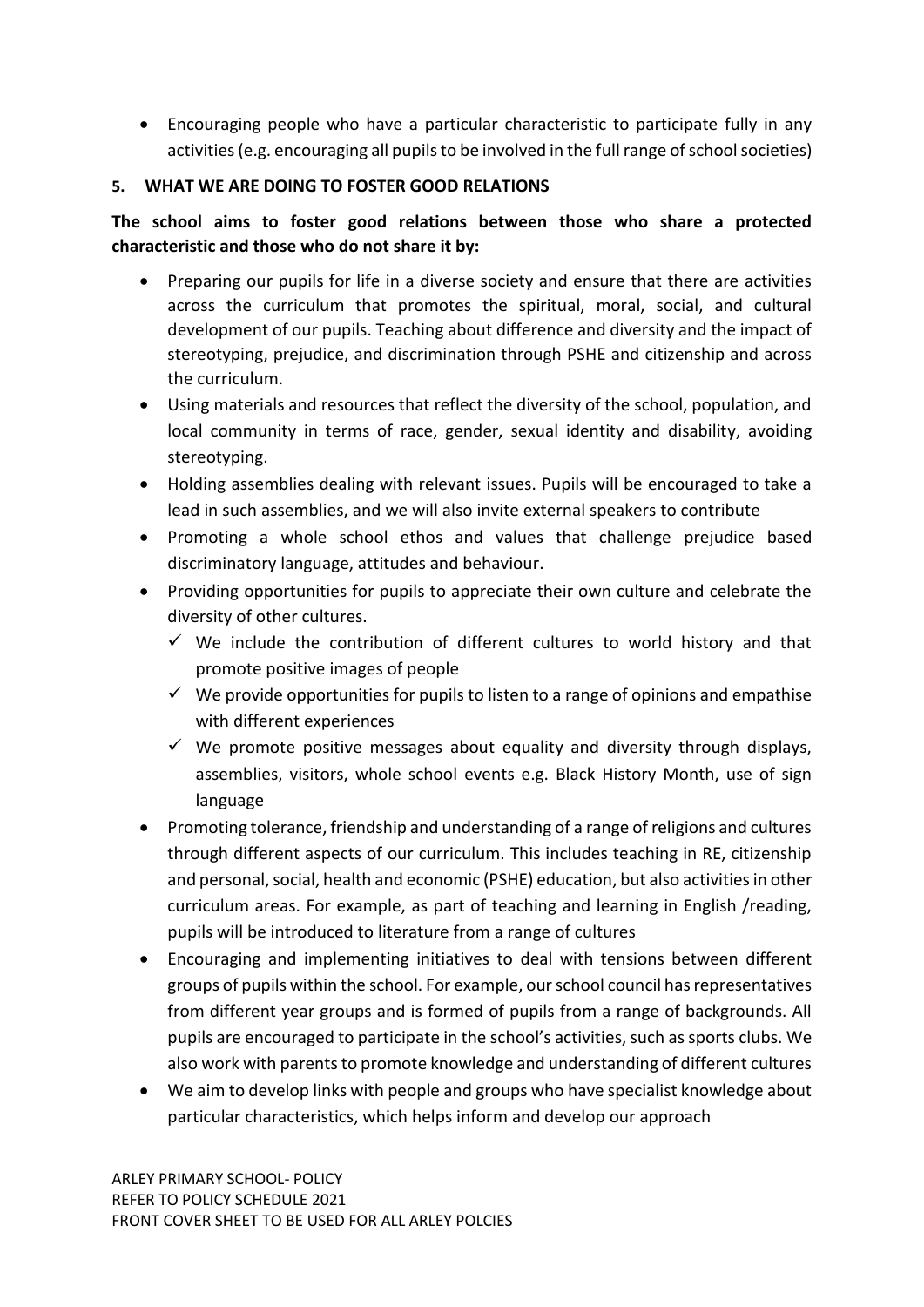## **6. OTHER WAYS WE ADDRESS EQUALITY ISSUES**

- We have a rolling programme for reviewing all our school policies in relation to equalities and their impact on the progress, safety and wellbeing of our pupils.
- The implications for equalities of new policies and practices are considered before they are introduced
- To ensure that the work we are doing on equalities meets the needs of the whole school community we:
	- $\checkmark$  review feedback and responses from the children and groups of children, from the school council, PSHE lessons, whole school surveys on children's attitudes to self and school);
	- $\checkmark$  analyse issues raised in Annual Reviews or reviews of progress on Individual Education Plans/Personalised Provision Maps, mentoring and support.

# **7. EQUALITY CONSIDERATIONS IN DECISION-MAKING**

The school ensures it has due regard to equality considerations whenever significant decisions are made.

The school always considers the impact of significant decisions on particular groups. For example, when a school trip or activity is being planned, the school considers whether the trip:

- Cuts across any religious holidays
- Is accessible to pupils with disabilities
- Has equivalent facilities for boys and girls
- $\bullet$

# **8. PUBLISHING EQUALITY OBJECTIVES (see Equality Action Plan)**

The objectives which we identify represent our school's priorities and are the outcome of a careful review of and analysis of data and other evidence. They also consider national and local priorities and issues.

We evaluate our success in meeting the Public Service Equality Duties by the extent to which we **achieve improved outcomes** for the different groups. We produce Equality data Analysis which inform our discussions about the Equality Objectives.

## **Our Equality Objectives for 2021-2022**

- Raise attainment of pupils with SEN and narrow the SEN/non- SEN gap
- Raise awareness of different races, ethnicity
- Ensure equality of progress and attainment of all pupils
- Raise awareness of and develop a positive attitude and tolerance towards different religions
- Develop positive attitude to sexual orientation and gender reassignment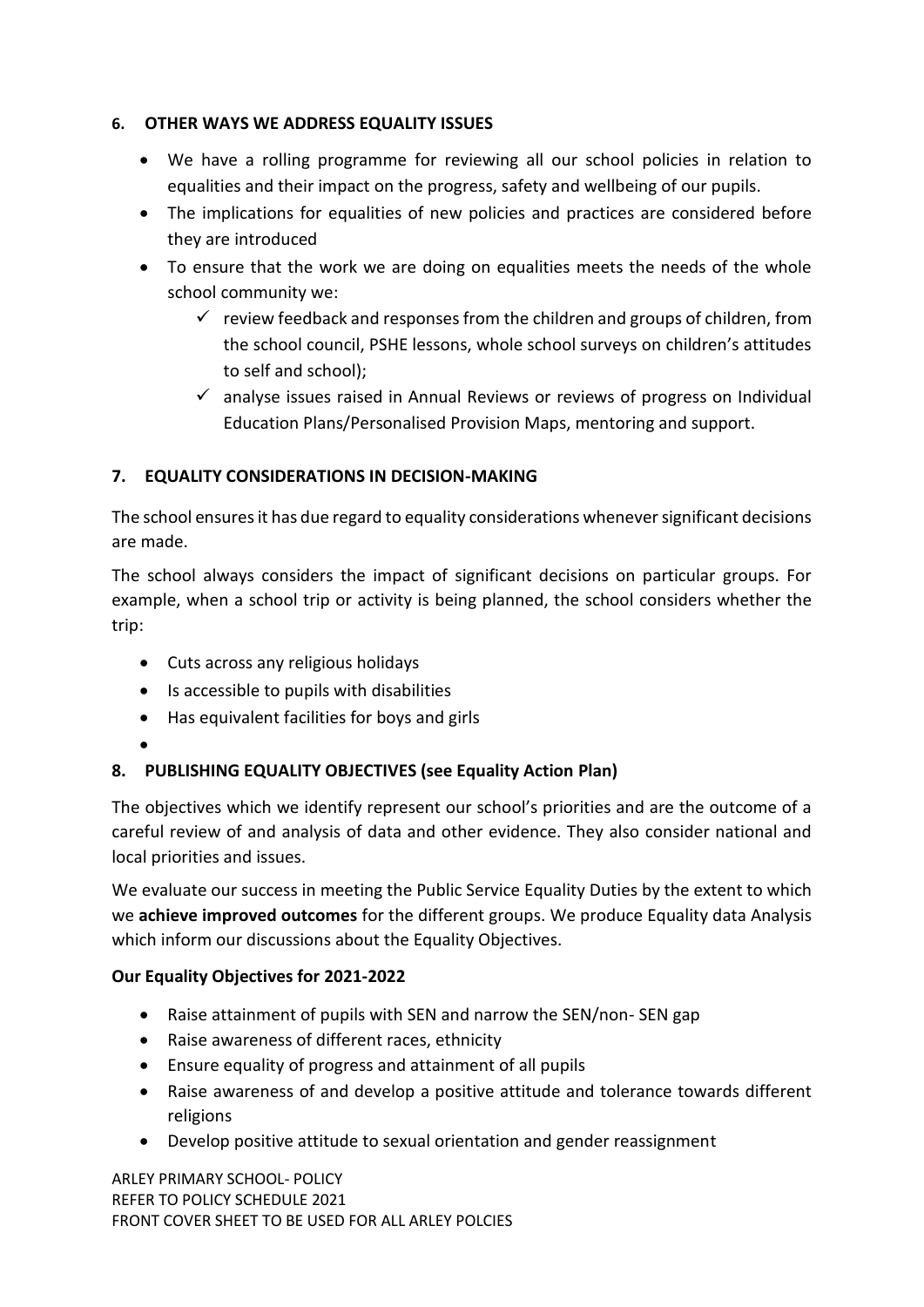All pupils physical and learning needs are supported through provision of resources

### **We produce an Equality Action Plan that shows how we will achieve our objectives.**

#### **MONITORING & REVIEWING OBJECTIVES**

We review and update our equality objectives every **two** years and report annually to the governing board on progress towards achieving them. We involve and consult staff, pupils, governors and parents and carers.

We publish an evaluation of the success in meeting these objectives for parents and carers, on the school website

#### **9. ROLES & RESPONSIBILITIES**

We expect all members of the school community and visitors to support our commitment to promoting equalities and meeting the requirements of the Equality Act. We will provide training, guidance, and information to enable them to do this.

#### **The governing board will:**

Ensure that the equality information and objectives as set out in this statement are published and communicated throughout the school, including to staff, pupils and parents, and that they are reviewed and updated at least once every four years

Delegate responsibility for monitoring the achievement of the objectives on a daily basis to the head teacher

#### **Governors will:**

- Meet with the designated member of staff for equality every term, and other relevant staff members, to discuss any issues and how these are being addressed
- Ensure they are familiar with all relevant legislation and the contents of this document
- Attend appropriate equality and diversity training
- Report back to the full Governing Board regarding any issues

## **Head teacher and Leadership team:**

The Head teacher is responsible for implementing the policy; for ensuring that all staff are aware of their responsibilities and are given appropriate training and support; and for taking appropriate action in any cases of unlawful discrimination.

A senior member of staff has day-to-day responsibility for co-coordinating implementation of the policy and for monitoring outcomes. S/he will have expert and informed knowledge of the Equality Act.

- Promote knowledge and understanding of the equality objectives amongst staff and pupils
- Monitor success in achieving the objectives and report back to governors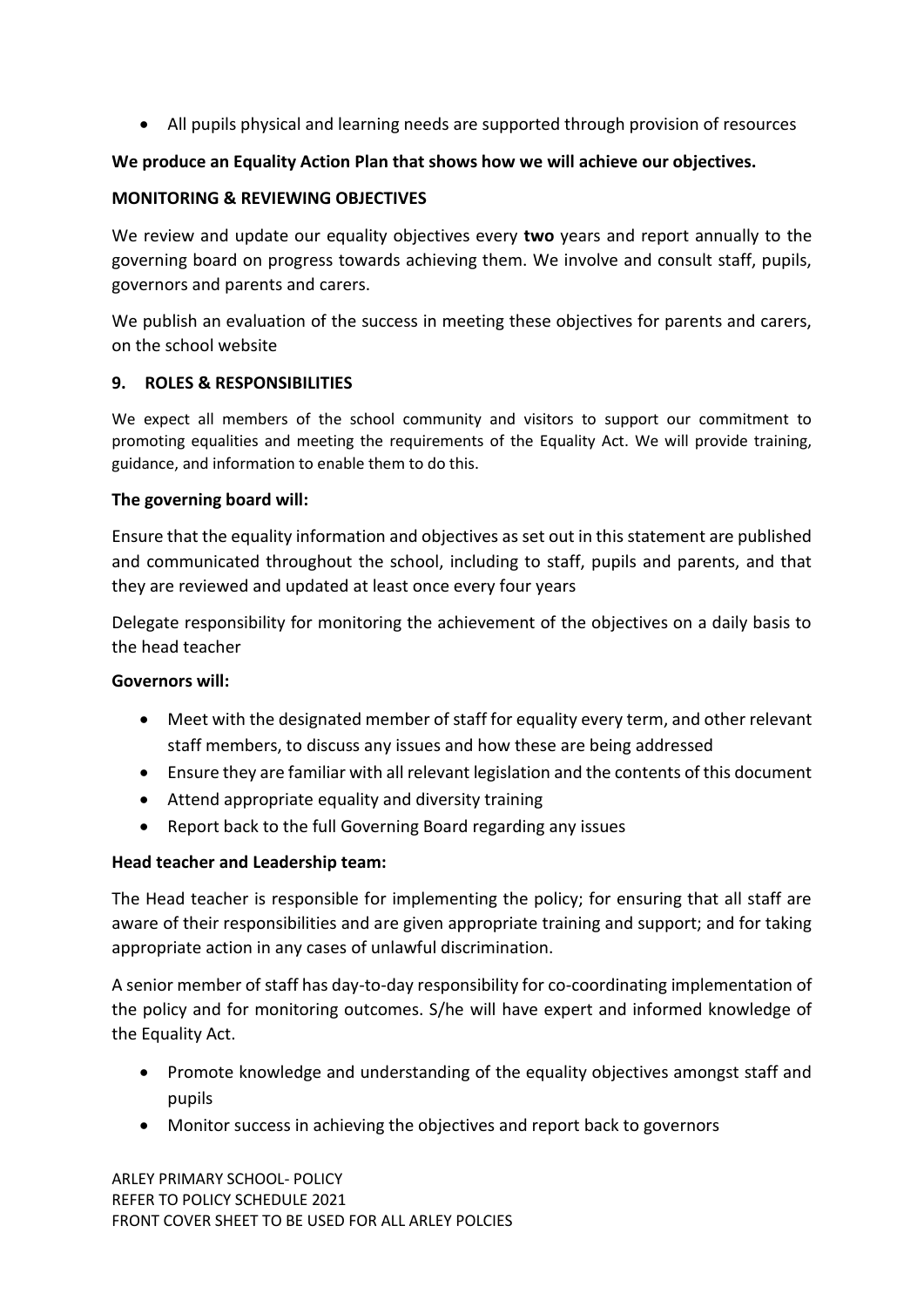## **The designated member of staff for equality will:**

- Support the head teacher / SLT in promoting knowledge and understanding of the equality objectives amongst staff and pupils
- Meet with the Equality Link Governor to raise and discuss any issues
- Support the head teacher in identifying any staff training needs, and deliver training as necessary

## **Teaching and Support Staff**

All teaching and support staff will:

- $\checkmark$  promote an inclusive and collaborative ethos in their classroom
- $\checkmark$  challenge prejudice and discrimination
- $\checkmark$  deal fairly and professionally with any prejudice-related incidents that may occur
- $\checkmark$  plan and deliver curricula and lessons that reflect the school's principles, for example, in providing materials that give positive images in terms of race, gender and disability
- $\checkmark$  maintain the highest expectations of success for all pupils
- $\checkmark$  support different groups of pupils in their class through differentiated planning and teaching, especially those who may (sometimes temporarily) find aspects of academic learning difficult
- $\checkmark$  keep up to date with equalities legislation relevant to their work.

All school staff are expected to have regard to this document and to work to achieve the objectives set.

## **Visitors**

All visitors to the school, including parents and carers are expected to support our commitment to equalities and comply with the duties set out in this policy.

We will provide guidance and information in school newsletters to enable them to do this.

To the best of our ability, we will check that invited speakers and school partners are not involved with discriminatory or extremist groups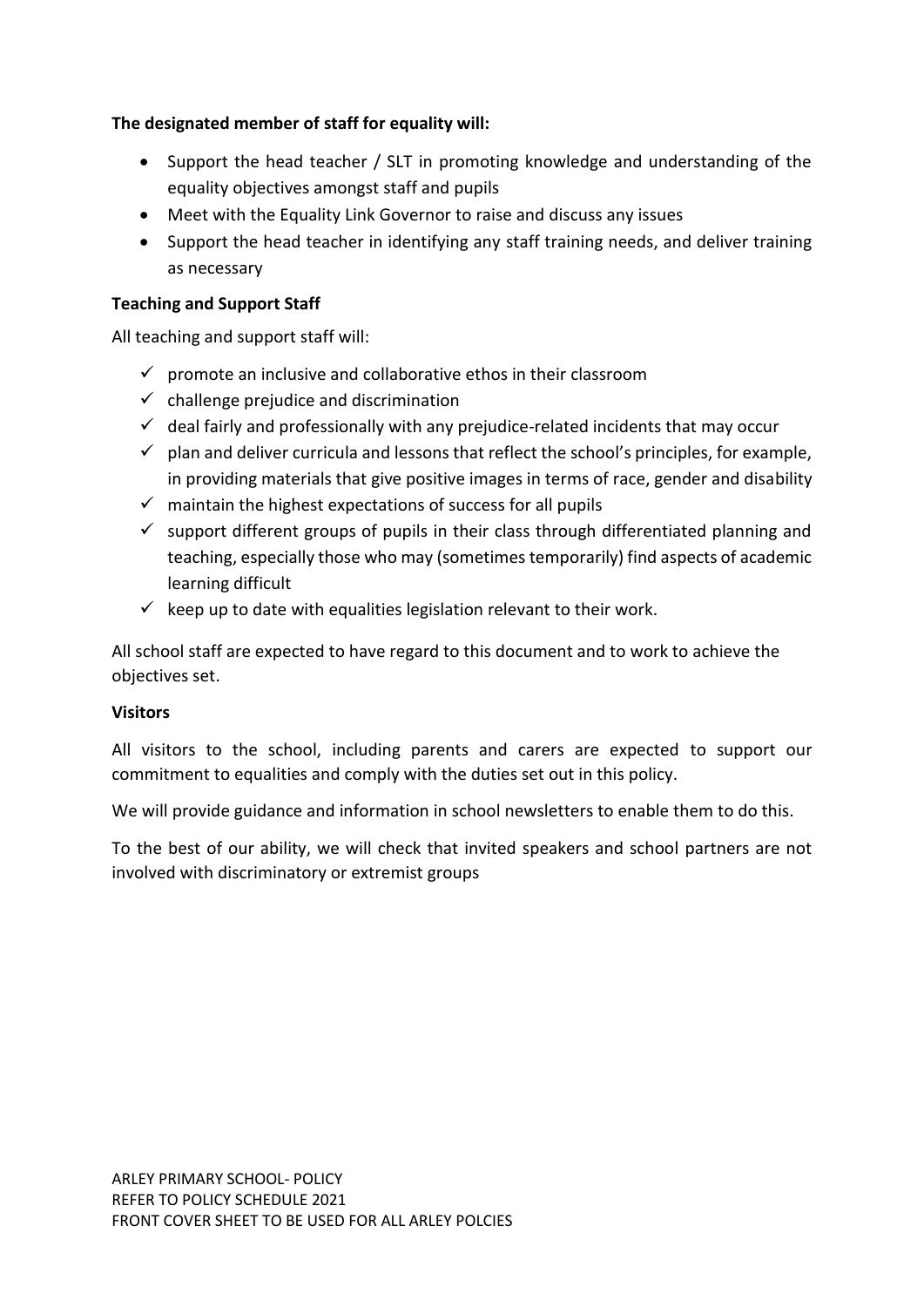#### **KEY CONTACTS**

Staff responsible for equalities: **SLT**

# **11. EQUAL OPPORTUNITIES FOR STAFF -** *This section deals with aspects of equal opportunities relating to staff.*

We are committed to the implementation of equal opportunities principles and the monitoring and active promotion of equality in all aspects of staffing and employment.

All staff appointments and promotions are made on the basis of merit and ability and in compliance with the law.

We are also concerned to ensure wherever possible that the staffing of the school reflects the diversity of our community

As an employer we strive to ensure that we eliminate discrimination and harassment in our employment practice and actively promote equality across all groups within our workforce.

We respect the religious beliefs and practice of all staff, pupils and parents, and comply with reasonable requests relating to religious observance and practice.

We ensure that all staff, including support and administrative staff, receive appropriate training and opportunities for professional development, both as individuals and as groups or teams.

## **12. MONITORING AND REVIEWING THE POLICY**

We review the information about equalities in the policy annually and adjust as appropriate. Our review involves pupils, staff, governors, and parents and carers.

#### **13. DISSEMINATING THE POLICY**

This Equality Policy along with the Equality Objectives is available

- on the school website
- as paper copies in the school office

We publish on the school's website copies of relevant policies and guidance, including those on behaviour, anti-bullying and special educational needs.